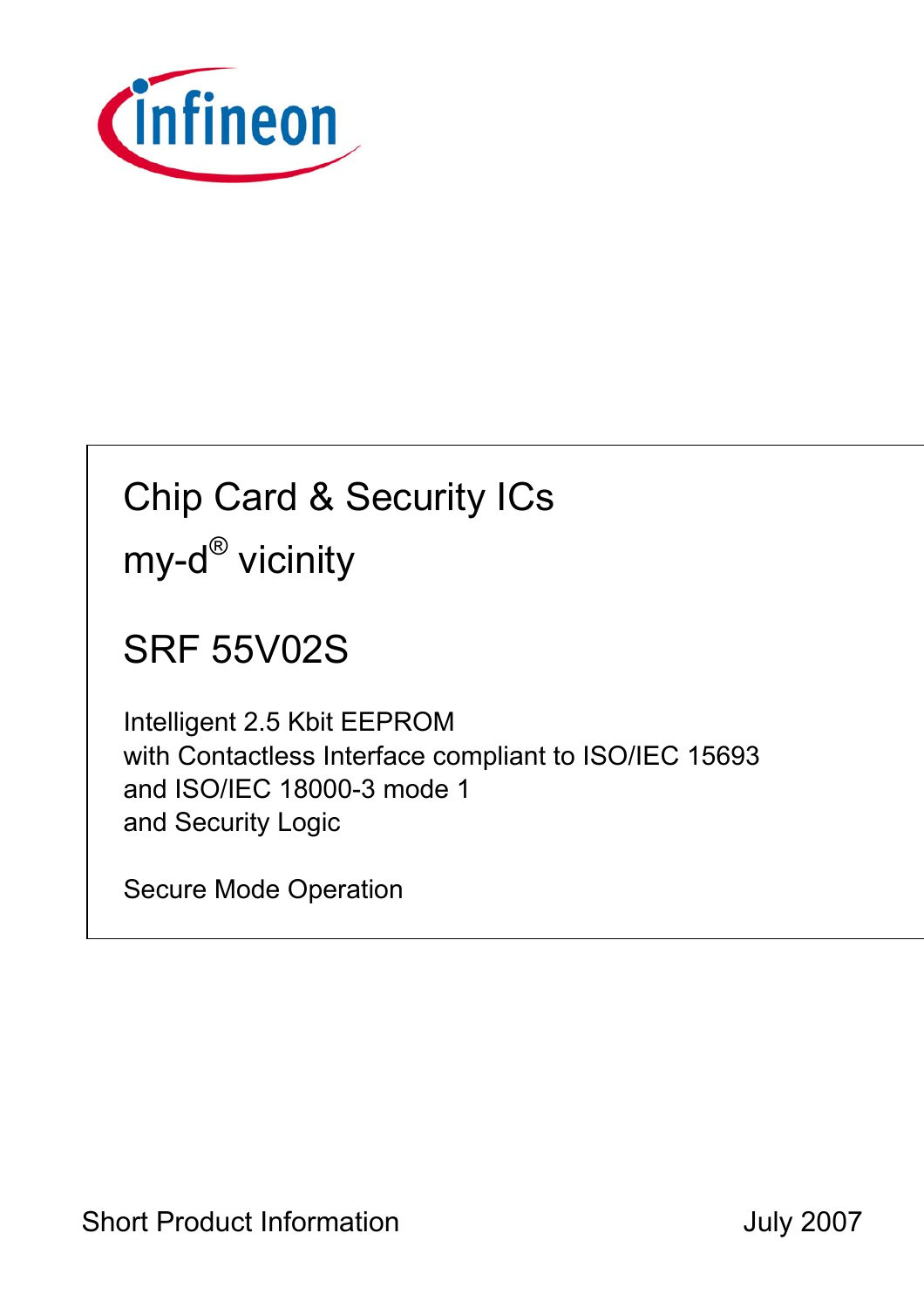| <b>SRF 55V02S Short Product Information</b> |                                        |                                              | Ref.: SRF55V02S ShortProductInfo 2007-06.doc |  |  |
|---------------------------------------------|----------------------------------------|----------------------------------------------|----------------------------------------------|--|--|
|                                             |                                        | Revision History: Current Version 2007-07-02 |                                              |  |  |
| Previous Releases: 2002-07-30               |                                        |                                              |                                              |  |  |
| Page                                        | Subjects (changes since last revision) |                                              |                                              |  |  |
|                                             | Editorial changes                      |                                              |                                              |  |  |

| <b>Important:</b> For further information please contact:<br>Infineon Technologies AG in Munich, Germany, |  |
|-----------------------------------------------------------------------------------------------------------|--|
| Chip Card & Security ICs.                                                                                 |  |
| Fax +49 (0)89 / 234-955 9372                                                                              |  |
| E-Mail: security.chipcard.ics@infineon.com                                                                |  |

**Published by Infineon Technologies AG, CC Applications Group D-81726 München © Infineon Technologies AG 2007 All Rights Reserved.** 

#### **To our valued customers**

We constantly strive to improve the quality of all our products and documentation. We have spent an exceptional amount of time to ensure that this document is correct. However, we realise that we may have missed a few things. If you find any information that is missing or appears in error, please use the contact section above to inform us. We appreciate your assistance in making this a better document.

#### **Attention please!**

The information herein is given to describe certain components and shall not be considered as warranted characteristics.

Terms of delivery and rights to technical change reserved.

We hereby disclaim any and all warranties, including but not limited to warranties of non-infringement, regarding circuits, descriptions and charts stated herein.

Infineon Technologies is an approved CECC manufacturer.

#### **Information**

For further information on technology, delivery terms and conditions and prices please contact your nearest Infineon Technologies Office in Germany or our Infineon Technologies Representatives world-wide (see address list).

#### **Warnings**

Due to technical requirements components may contain dangerous substances. For information on the types in question please contact your nearest Infineon Technologies Office.

Infineon Technologies Components may only be used in life-support devices or systems with the express written approval of Infineon Technologies, if a failure of such components can reasonably be expected to cause the failure of that life-support device or system, or to affect the safety or effectiveness of that device or system. Life support devices or systems are intended to be implanted in the human body, or to support and/or maintain and sustain and/or protect human life. If they fail, it is reasonable to assume that the health of the user or other persons may be endangered.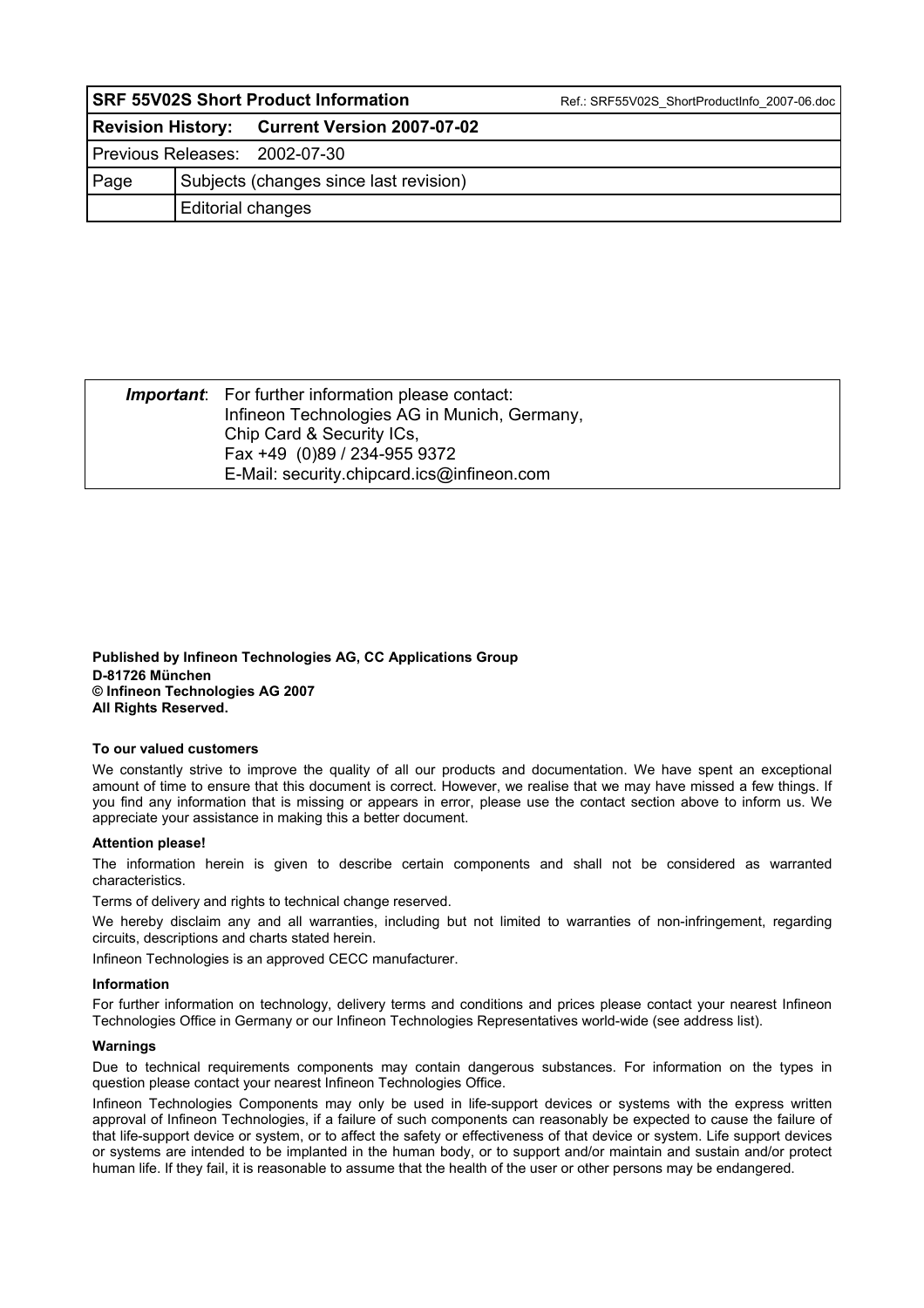

## **Intelligent 2.5 Kbit EEPROM with Contactless Interface (ISO/IEC 15693 and ISO/IEC 18000-3 mode 1) and Security Logic**

## **Features**

#### **Contactless Interface**

- Physical Interface and Anticollision compliant to ISO/IEC 15693 and ISO/IEC 18000-3 mode 1 — contactless transmission of data and supply energy
	- carrier frequency: 13.56 MHz
	- data rate up to 26 kbit/s
	- anticollision with identification of up to 30 tags/sec
	- read / write distance up to 150 cm depending on reader antenna configuration

#### **2.5 Kbit EEPROM**

- ISO mode block organization of memory — up to 56 blocks of user memory (block size 4 bytes) applicable for plain memory only
- Custom mode page organization of memory
	- up to 32 pages of user memory (page size 8 bytes for data storage and 2 bytes for administrative purposes in addition)
	- configurable number of sectors (1 to 15) and sector size (1 to 32 pages)
	- configurable Key Area with up to 14 key pairs and configurable User Area
- Unique chip identification number (UID)
- EEPROM programming time per block/page < 4 ms
- **•** EEPROM endurance > 100,000 erase/write cycles<sup>1)</sup>
- Data retention > 10 years<sup>1)</sup>

**Value Counters: up to**  $65536$  **(value range from 0 to**  $2^{16}$ **-1)** 

- each page in the User Area is configurable as a Value Counter
- support of Anti-Tearing

#### **Security Features**

- State-of-the-art challenge and response security algorithm
	- 2-way mutual authentication with 64-bit key
	- 2 keys per sector enable hierarchical key management
	- multi-level security structure possible
	- individual access rights for each key within a sector of each page
	- only one sector can be accessed at a time
	- 32 bit message authentication code (MAC) verifies data integrity
- Transport key on chip delivery

#### **Electrical characteristics**

- ESD protection minimum 2 kV
- Ambient temperature  $-25$  ...  $+70^{\circ}$ C (for the chip)

 $1)$  Values are temperature dependent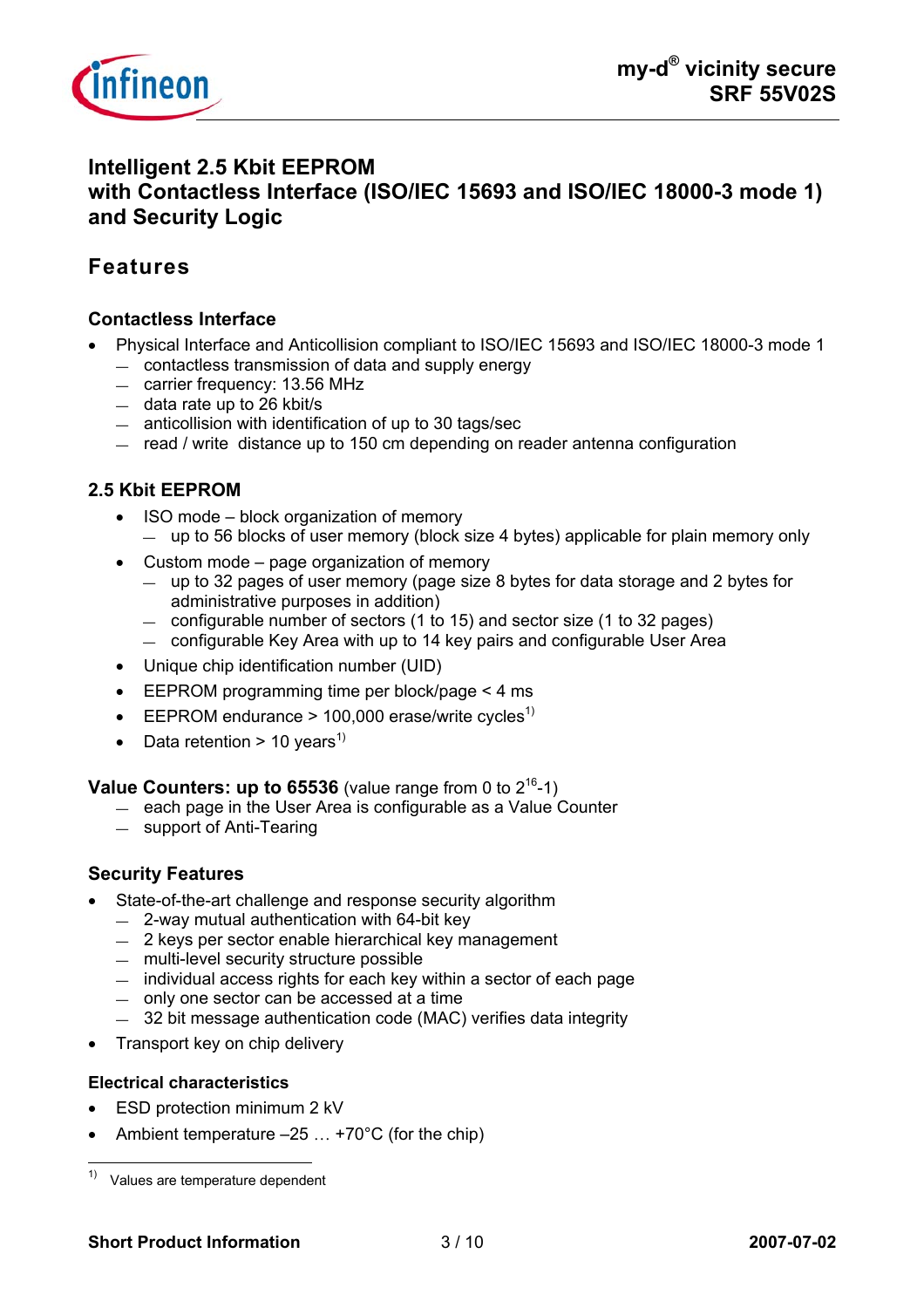

#### **Development Tool**

— my-d<sup>®</sup> Evaluation Kit including my-d<sup>®</sup> Manager Software

#### **1 Ordering and Packaging information**

#### **Table 1: Ordering Information**

| <b>Type</b>                                | Package <sup>1)</sup> | <b>Memory</b><br>User | Admin.   | <b>Pages</b> | <b>Ordering Code</b> |
|--------------------------------------------|-----------------------|-----------------------|----------|--------------|----------------------|
| <b>SRF 55V02S C</b>                        | Sawn wafer            | 256 bytes             | 64 bytes | 32           | SP000009364          |
| <b>SRF 55V02S NB</b>                       | NiAu bump wafer       |                       |          |              | SP000009491          |
| SRF 55V02S MFCC1 S-MFCC1-2-1 <sup>2)</sup> |                       |                       |          |              | SP000010034          |
| SRF 55V02S MCC2                            | <b>P-MCC2-2-1</b>     |                       |          |              | SP000009368          |

For more ordering information (wafer thickness and height of NiAu-Bump) please contact your local Infineon sales office.

#### **Pin Description**



#### **Figure 1: Pin Configuration Module Contactless Card – MFCC1 (top / bottom view)**



**Figure 2: Pin Configuration Module Contactless Card – MCC2 (top view)** 

 $1)$ Available as a Module Flip Chip Contactless (MFCC1), Module Contactless Card (MCC) for embedding in plastic cards, as NiAu-bump version (NB) or as a die on sawn / unsawn wafer for customer packaging 2) FCoS™ Flip Chip on Substrate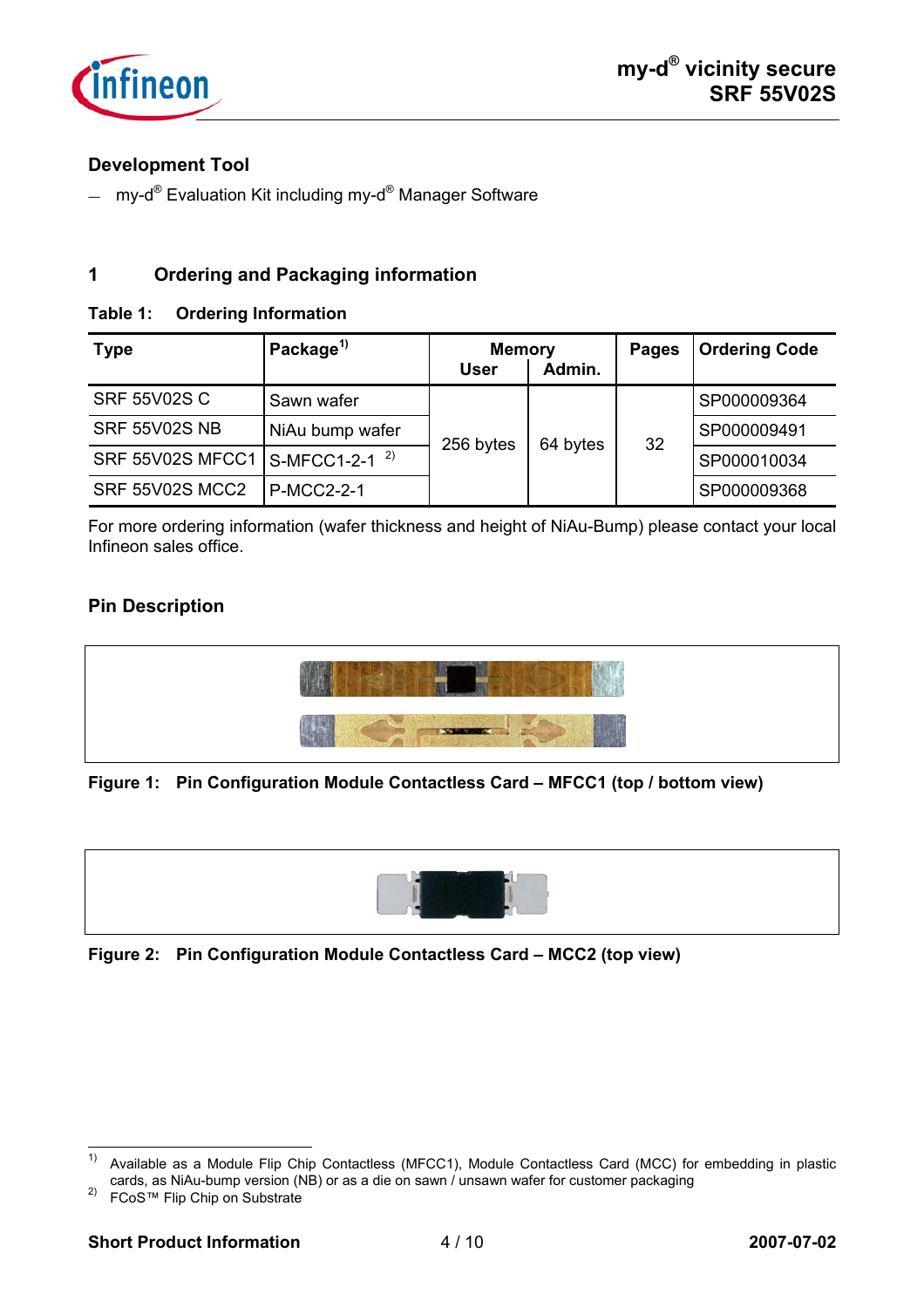



#### **Figure 3: Pad Configuration Die**

#### **Table 2 Pin Definitions and Functions**

| <b>Symbol</b> | <b>Function</b>    |
|---------------|--------------------|
| <b>L</b>      | Antenna connection |
| ЩP            | Antenna connection |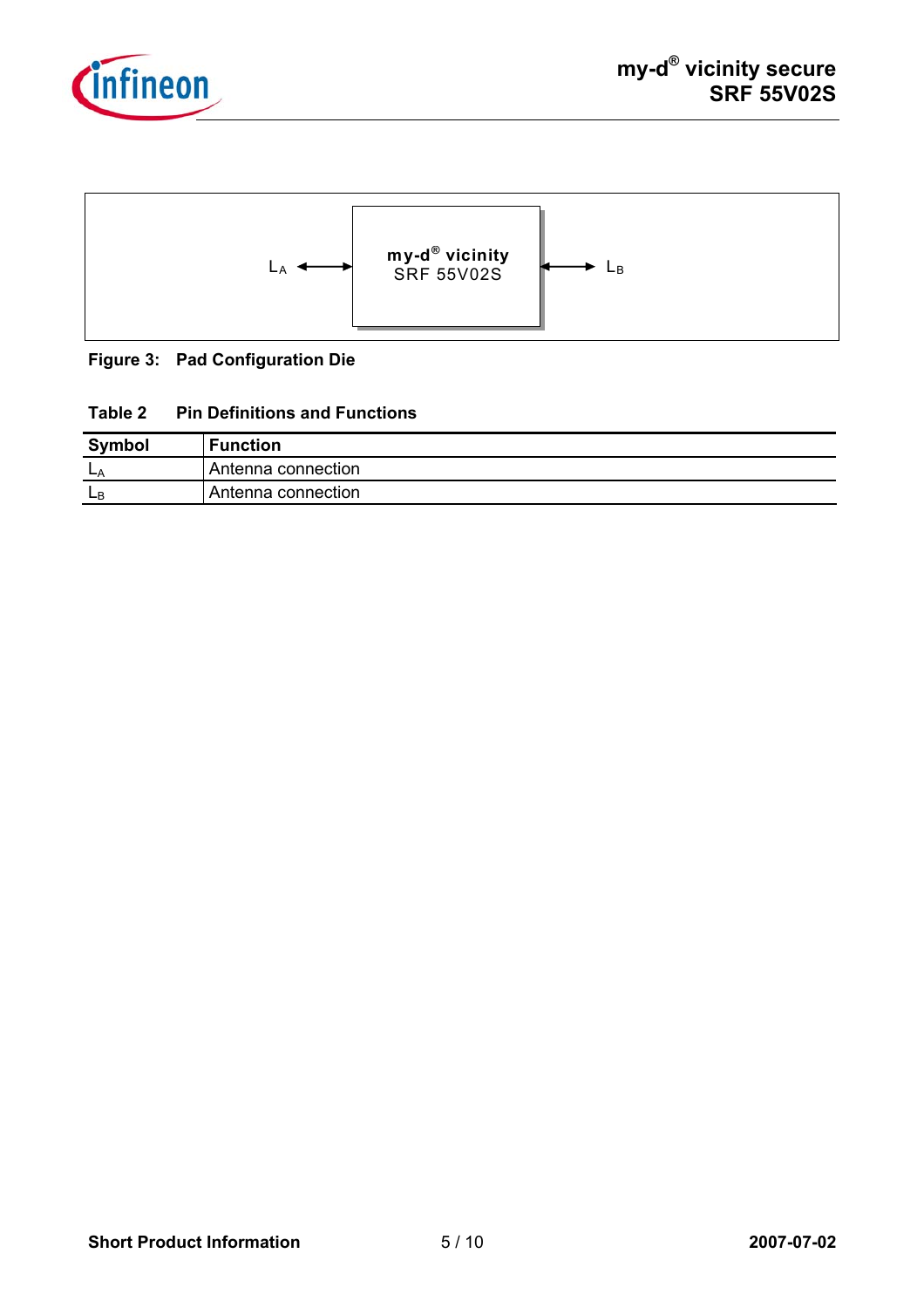

## **2 my-d® product family**

The my-d<sup>®</sup> products are designed to meet increased demands for security and design flexibility. The family of contactless memory my-d® supplies the user with different memory sizes and incorporates security features to enable considerable flexibility in the application design.

The functional architecture, meaning the memory organisation and authentication of my-d<sup>®</sup> products is the same for both, my-d® proximity (ISO/IEC 14443) and my-d® vicinity (ISO/IEC 18000-3 mode 1 or ISO/IEC 15693). This eases the system design and allows simple adaptation between applications.

All my- $d^{\circ}$  products are available in plain mode with open memory access and in secure mode with memory access controlled by authentication procedures.

Flexible controls within the my-d ICs start with plain mode operation and individual page locking for more complex applications various settings in secure mode can be set for multi user / multi application configurations.

In secure mode a cryptographic algorithm based on 64-bit key is available. Mutual authentication, message authentication codes (MAC) and customized access conditions protect the memory against unauthorized access. Configurable value counters featuring anti-tearing functionality are suitable for value token applications, such as limited use transportation tickets.

Architectural interoperability of all my- $d^{\circledast}$  products enables an easy migration from simple to more demanding applications.

In addition, the my-d<sup>®</sup> light (ISO/IEC 18000-3 mode 1 or ISO/IEC 15693) is part of the my-d<sup>®</sup> family. Its optimized command set and memory expands the range of applications to cost sensitive segments.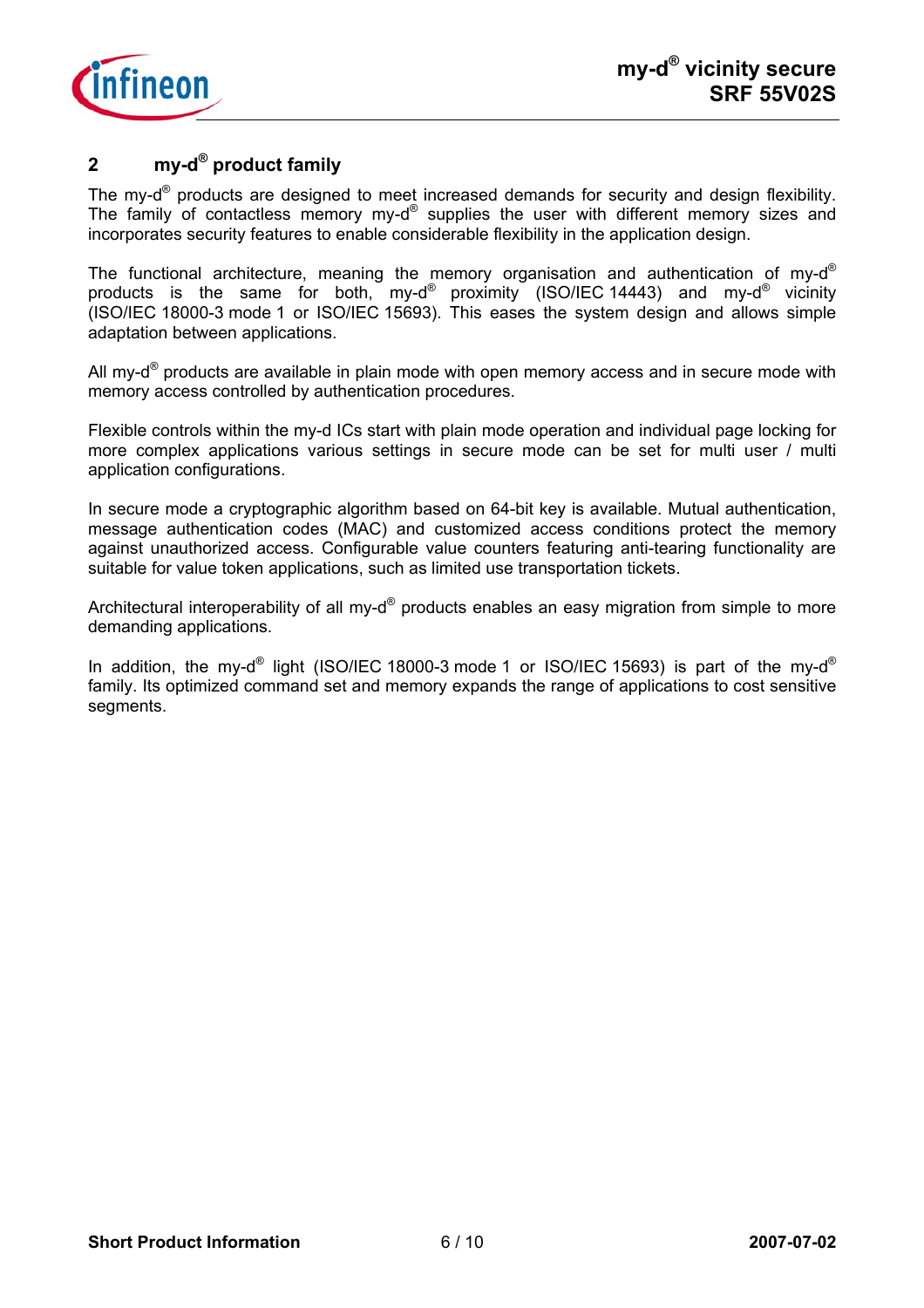

#### **3 SRF 55V02S my-d® vicinity secure**

my- $d^{\circledR}$  vicinity secure focuses on flexible memory and sector configuration at longer read/write distances.

All my-d® vicinity products comply with ISO/IEC 18000-3 mode 1 or ISO/IEC 15693 standards for contactless vicinity smart cards. The power supply and data are transferred to the my-d® products via an antenna. The my-d® vicinity is designed to communicate within the operating distance of up to 1.5m depending on appropriate reader antenna configurations.

## **3.1 Circuit Description**

The my-d® vicinity is made up of an EEPROM memory unit, an analog interface for contactless energy and data transmission, a control unit and a crypto unit.



**Figure 4: Block diagram of the my-d® vicinity secure** 

#### • **Analog Contactless Interface:**

The Analog Contactless Interface comprises the voltage rectifier, voltage regulator and system clock to supply the IC with appropriate power. Additionally the data stream is modulated and demodulated.

• **Operational mode** 

The access to the memory depends on the actual mode of the my- $d^{\circledR}$  vicinity. The memory is accessed according to plain or secure mode after the VICC is selected.

#### • **Authentication Unit (optional use)**

The Authentication Unit generates random numbers, calculates and verifies the message authentication codes (MAC).

#### • **Memory Unit**

The Memory Unit consists of 320 bytes organised in 32 pages each of 8 user and 2 administration bytes.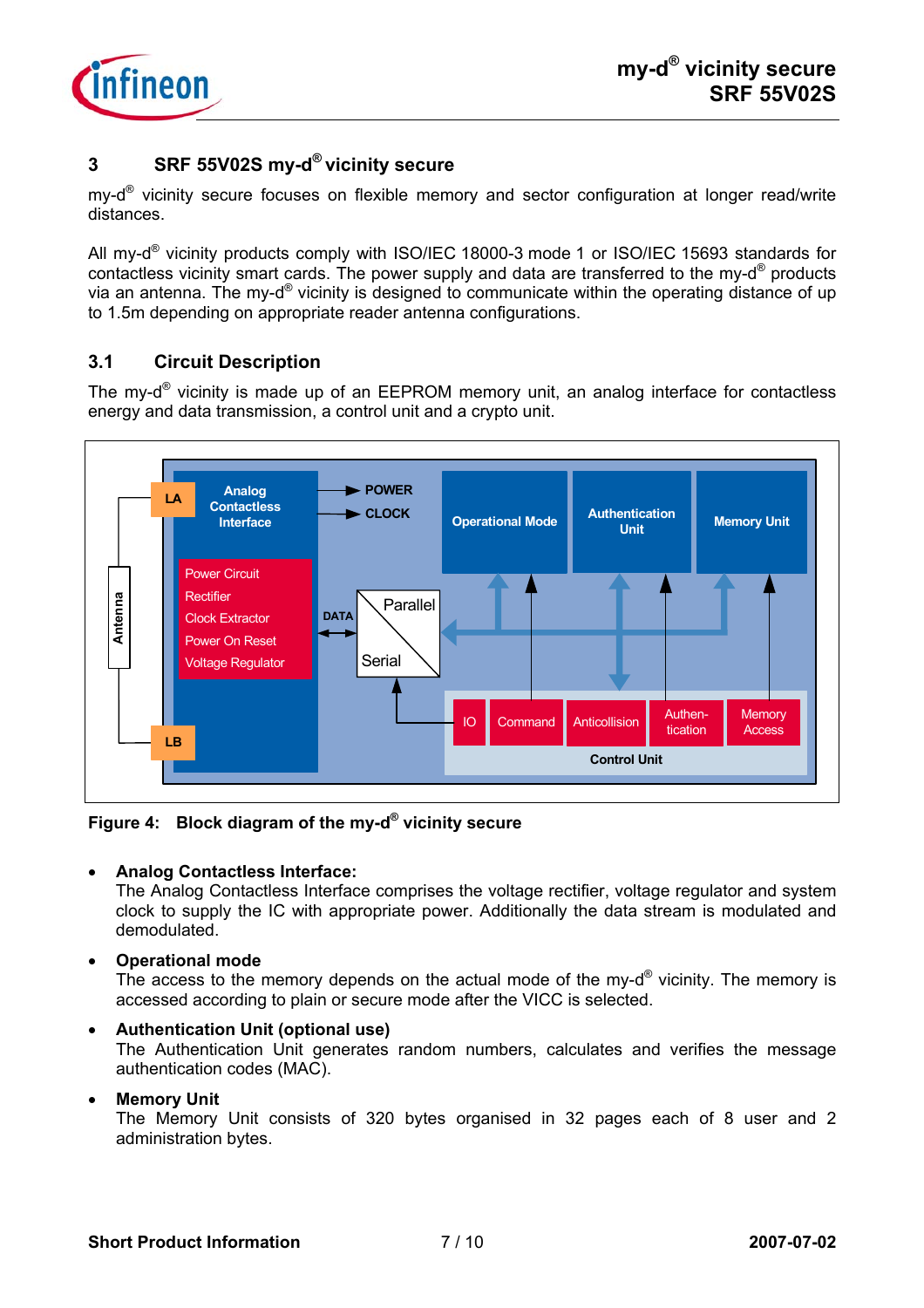

#### • **Control Unit**

The Control Unit decodes and executes all commands. Additionally the control unit is responsible for the correct anticollision and authentication flow.

#### **3.2 Memory Principle**

The my-d<sup>®</sup> vicinity secure features secure memory access.

The User / Key Memory with its flexible organisation permits up to 14 independent secure sectors of a variable size each protected with a 64 bit key pair. Only after a successful authentication a single sector is accessible. In addition, one freely programmable plain sector is available for general purpose use.

The service area contains the UID and manufacturer data. The service area cannot be changed.

The administration area comprises the access conditions and sector information.



**Figure 5: Memory principle of my-d® SRF 55V02S**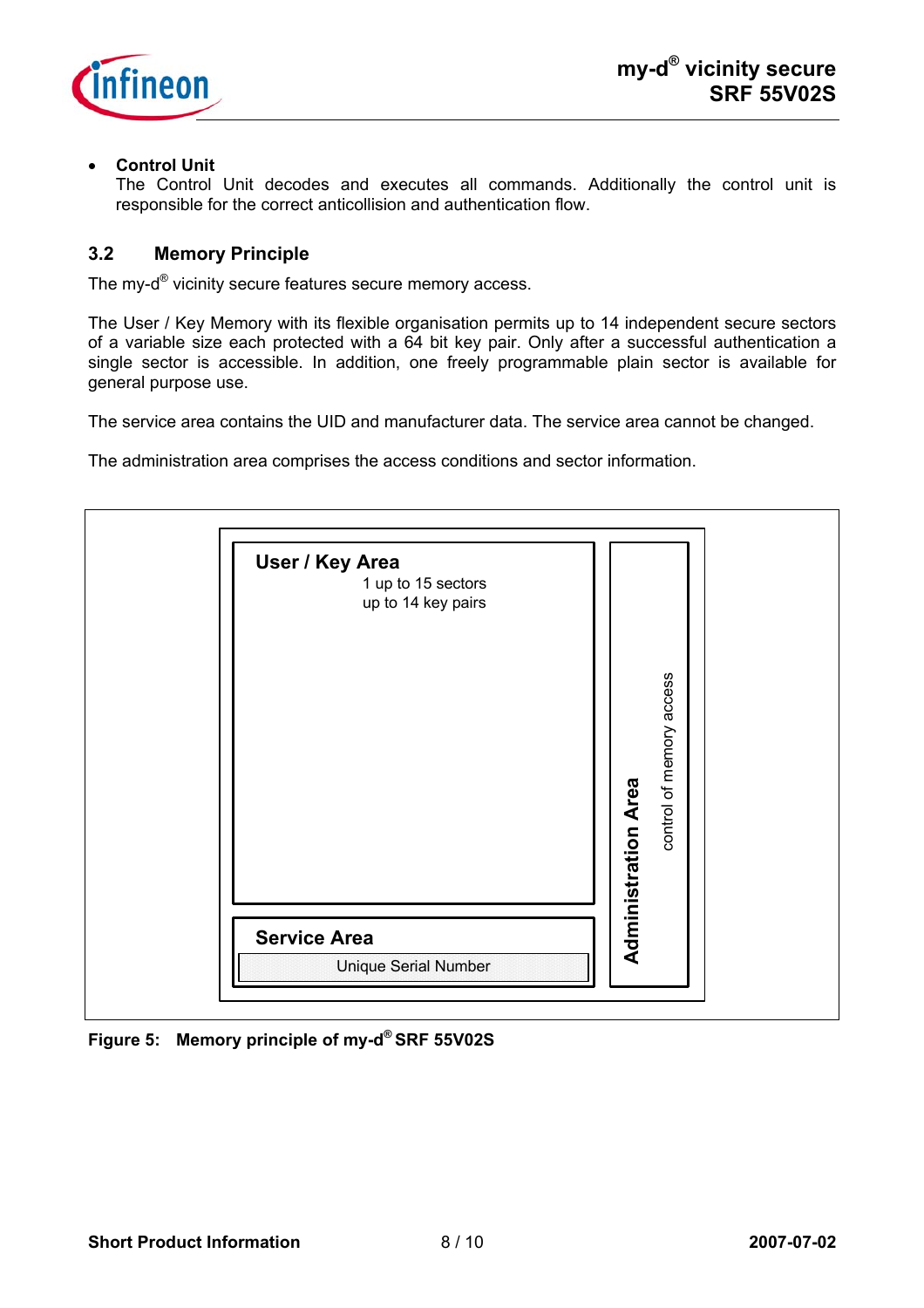

#### **3.3 System Overview**

The system consists of a contactless label and a contactless reader together with an antenna. Operations on protected areas of my-d® vicinity in secure mode require mutual authentication between the label and the reader. To achieve high system security the my-d<sup>®</sup> security algorithm has to be integrated into the reader. A license can be obtained from Infineon Technologies. Optionally, a Security Access Modules (SAM) contains the algorithm for performing the mutual authentication and data integrity check.



**Figure 6: Contactless System Example my-d® vicinity Secure** 

- VICC Vicinity Card according to ISO/IEC 18000-3 mode 1 or ISO/IEC 15693
- optional SAM Security Access Module with contacts according to ISO/IEC 7816

#### **Contactless Energy and Data Transfer**

The read / write distance is up to 1.5 m depending on an appropriate reader antenna configuration. The label antenna consists of a simple coil with few turns. Contactless labels are passive. The RF communication interface exchanges data with data rates of up to 26 kbit/s.

An intelligent anticollision function enables operation of more than one label in the field simultaneously. The anticollision algorithm selects each label individually and ensures that the